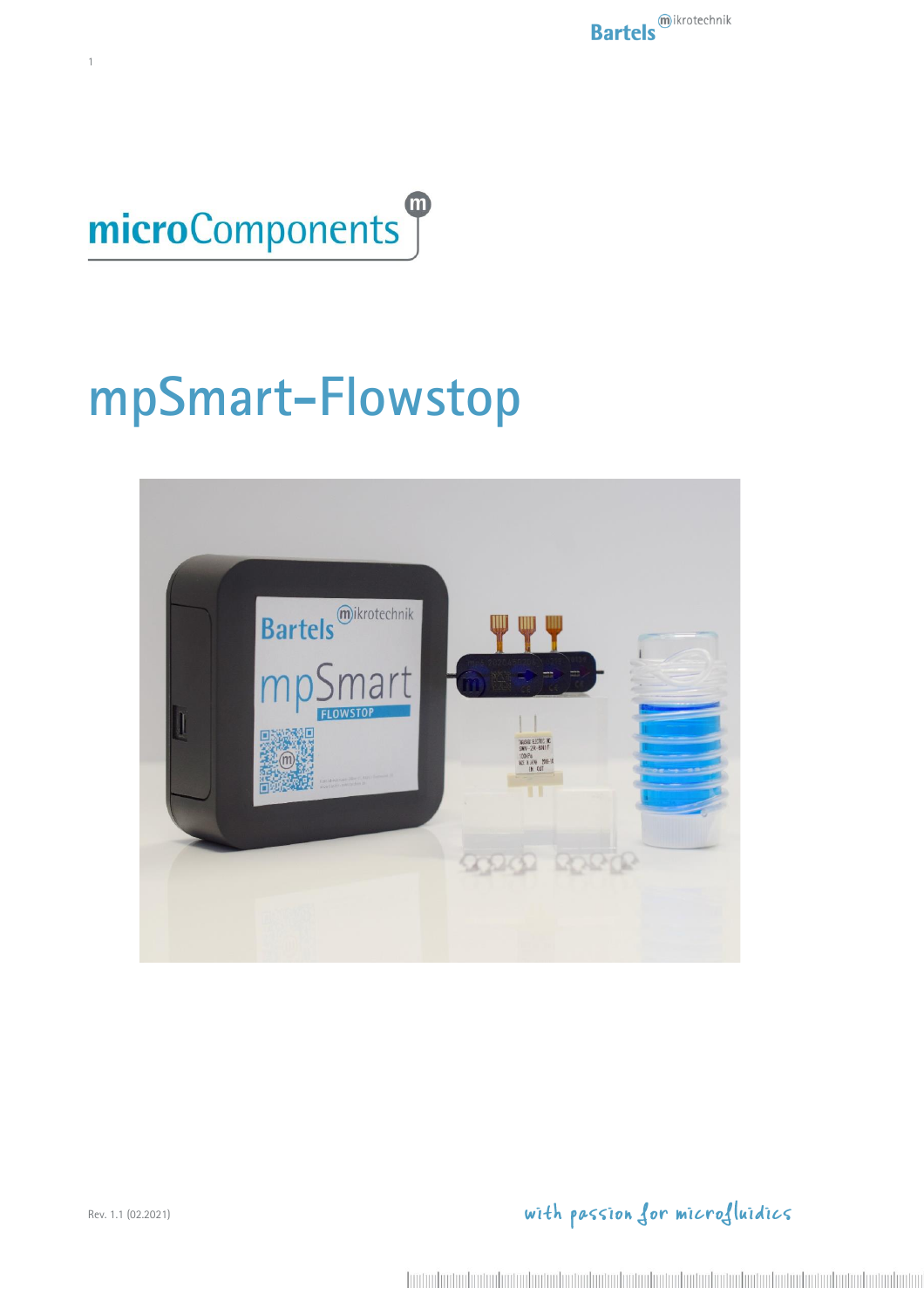#### **Content**

| $\verb mpSmart-Flowstop 1 $ |
|-----------------------------|
|                             |
|                             |
|                             |
|                             |
|                             |
|                             |
|                             |
|                             |
|                             |
|                             |
|                             |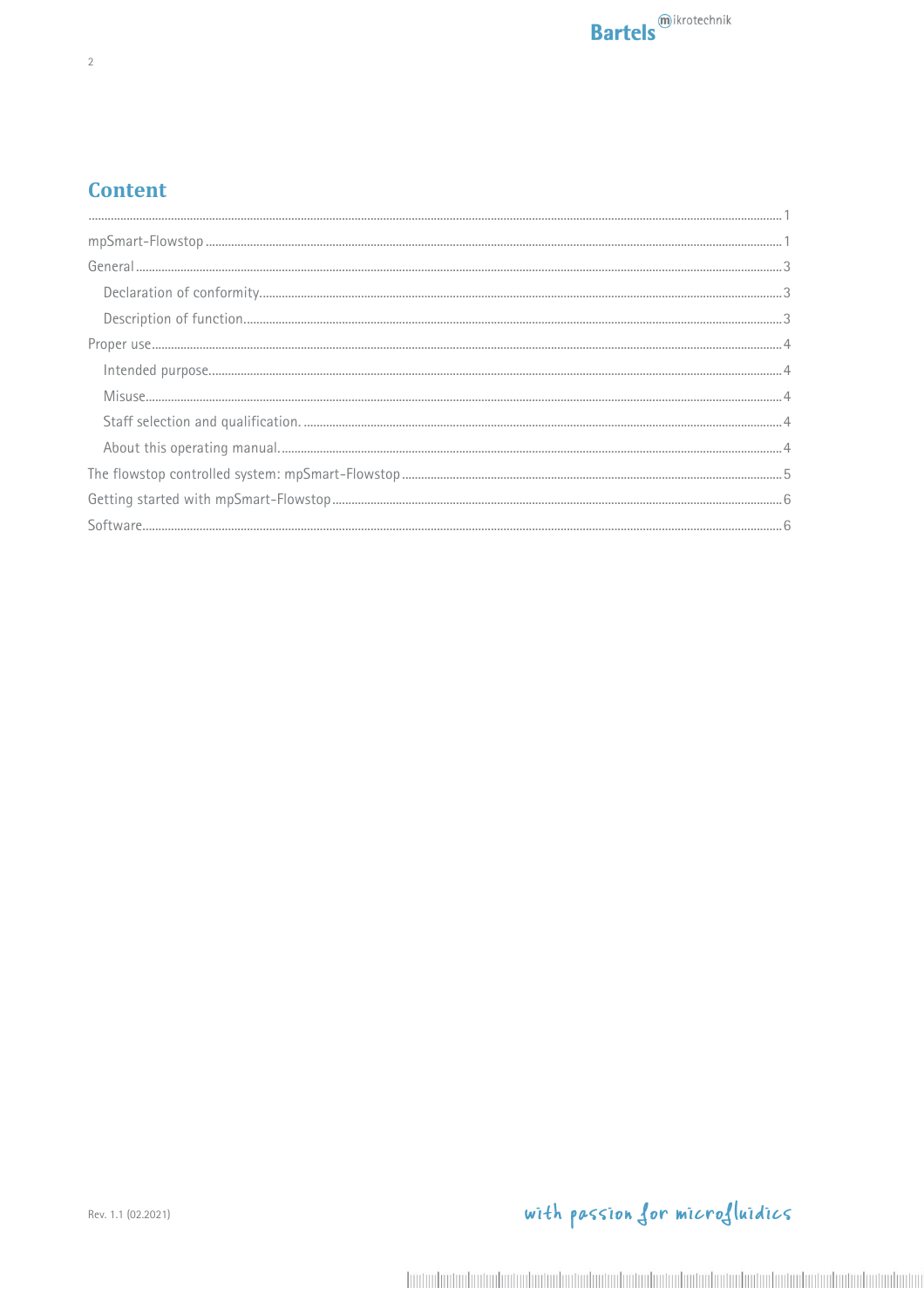### **General**

This operating manual contains all necessary instructions for the installation, commissioning, operation and maintenance of the evaluation board mpSmart-Flowstop controller. The manual is intended to help you achieving optimal results in a short time and shall assist avoiding possible sources of errors. The operating manual of the micropumps and other controllers are available separately.

The products have been designed with state-of-the-art technology and in accordance with all relevant safety regulations. However, a risk of damage to the units, other property, the operator and/or other persons cannot be fully excluded.

Always ensure that specialized and trained personnel will comply with the following general instructions.

Therefore, please keep this manual and hand out copies as required.

Bartels Mikrotechnik GmbH rejects any responsibility for damages to persons or property resulting from noncompliance with the instructions in this manual. In this case all warranties shall be void.

#### **Declaration of conformity.**

Bartels Mikrotechnik GmbH declares that the products are compliant to the RoHS directive 2011/65/EU. The controller complies with the requirements of EMV 2014/30/EU and CE markings have been affixed to the devices. Additionally, the controllers are also compliant to the EU Low Voltage Directive 2014/35/EU.

#### **Description of function.**

The mpSmart-Flowstop have been developed for the transport of liquids. The controller has been developed for operating the micropump. Bartels Mikrotechnik can assume no liability for damages resulting from the pump media. This applies especially for hazardous fluids.

The pump must be operated with Bartels Mikrotechnik electronics. Bartels Mikrotechnik GmbH cannot guarantee the proper work of the units with customer specific electronics. If other controllers than the ones from Bartels Mikrotechnik are used, Bartels Mikrotechnik disclaims any warranty.

Moreover, please note that components of the controller and pump are operating with high-voltage. Therefore, persons wearing pacemakers are recommended to avoid the operating system.

Bartels Mikrotechnik assumes no liability for abnormal handling, improper or negligent use of the micropump and the controller that is not conform to the specified purpose of the system. This applies especially for micropump controllers, components and systems of other manufacturers, which have not been certified by Bartels Mikrotechnik.

We guarantee that the micropumps comply with the actual state of scientific and technical knowledge and due to this, the operational risks are limited to a minimum.

Do not open the housing of the micropump and the controllers. In those cases, Bartels Mikrotechnik cannot issue a guaranty anymore. Please keep this manual safe and give a copy to all users.

Rev. 1.1 (02.2021)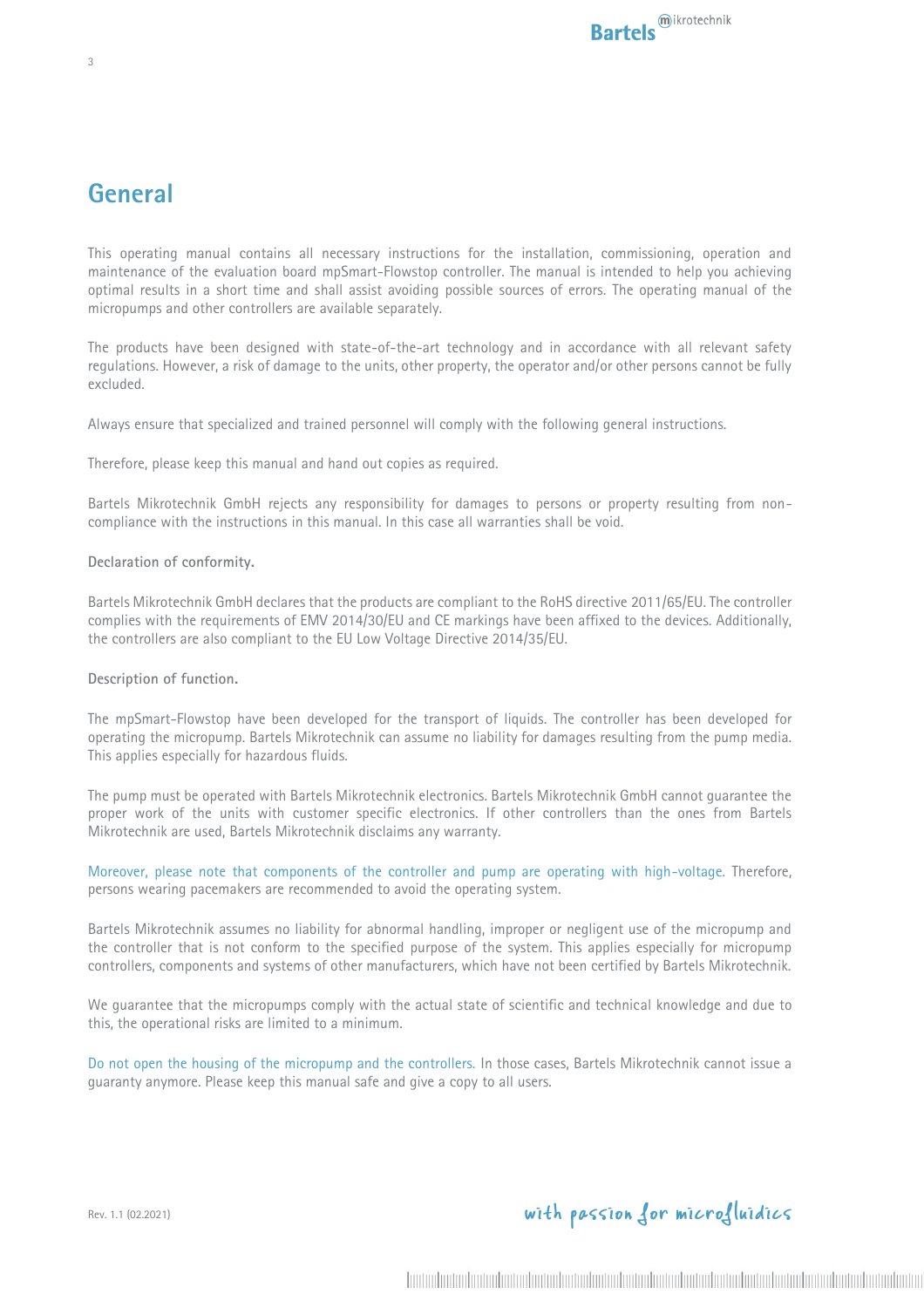### **Proper use**

4

**Intended purpose.**

The micropump is intended for pumping liquids with varying flow rates controlled by the electronics. The controllers are intended for operating the micropumps. Any other use of the micropump or controller unit is deemed improper.

Do not make any modifications or extensions to the pump or controller without the prior written consent of the manufacturer. Such modifications may impair the safety of the unit and are prohibited! Bartels Mikrotechnik GmbH rejects any responsibility for damage to the unit caused by unauthorized modifications to the pump and risk and liability are automatically transferred to the operator.

**Misuse.**

The use of liquids, which may alone or in combination create explosive or otherwise health-endangering conditions (including vapors) is not permitted.

#### **Staff selection and qualification.**

All work in connection with the installation, assembly, commissioning/decommissioning, disassembly, operation, servicing, cleaning and repairing of the pump and the controller must be carried out by qualified, suitably trained and instructed personnel. Work on electrical components and assemblies must be carried out by personnel with the necessary qualifications and skills.

**About this operating manual.**

Warnings and important notes are clearly identified as such in the text. The relevant text sections feature a specific sign. However, this icon cannot replace the safety instructions. Therefore, carefully read all safety instructions in this manual. Warnings and important notes in this text are highlighted as shown below, according to the severity of the damage that might result from non-compliance.

#### **A** DANGER

DANGER indicates a hazard with a high level of RISK THAT, if not avoided, will result in death or serious injury.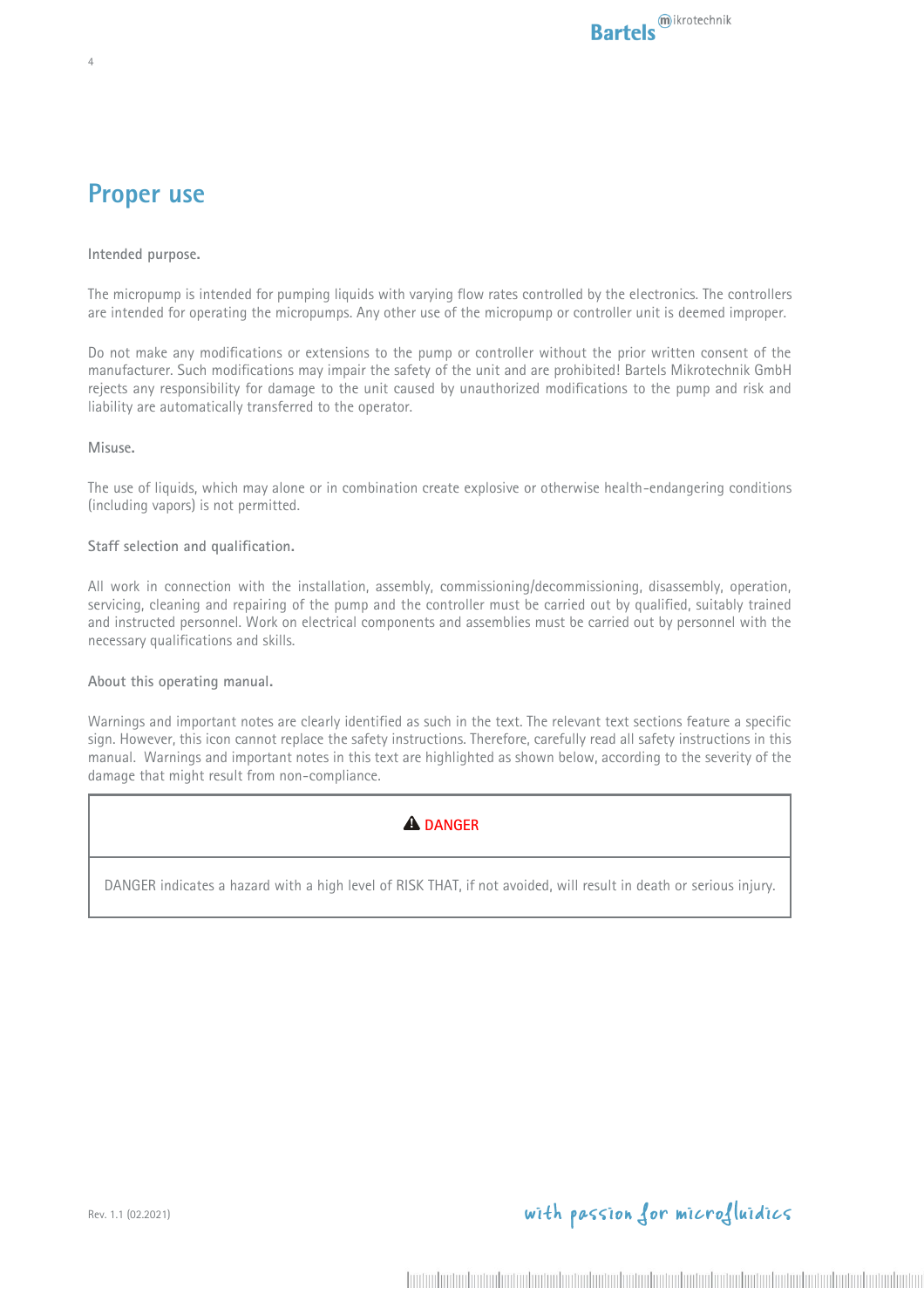# **The flowstop controlled system: mpSmart-Flowstop**

|                                      | This Flowstop System is controlling a mp6 micropump and a memory alloy valve via a PC software. |
|--------------------------------------|-------------------------------------------------------------------------------------------------|
| Components                           | mp6 micropump<br>Valve SMV-2R-BN1F of Takasago<br>Tubing<br>mpSmart-Flowstop control box        |
| Flowrange                            | Controllable through amplitude and frequency                                                    |
| Pressure range                       | Up to 1 bar <sup>1</sup>                                                                        |
| input voltage                        | 5V USB                                                                                          |
| operating temperature                | $+5^{\circ}$ C bis $+40^{\circ}$ C                                                              |
| material in contact with fluid       | PPSU, FPM, PPS, Tygon                                                                           |
| Lifetime (pump)                      | 5000 h                                                                                          |
| self-priming                         | yes                                                                                             |
| dimensions (electronic board)        | 90x68x18 mm                                                                                     |
| weight (electronic board)            | 38 g                                                                                            |
| power consumption (maximum/stand by) | 275 mW/ 60 mW                                                                                   |
| power supply                         | Via USB; 5 V                                                                                    |
| pumping media                        | Liquids and gases                                                                               |
| Response time                        | 600 ms                                                                                          |

1 Pressure range for the valve: At the inlet up to 1 bar, at the outlet up to 500 mbar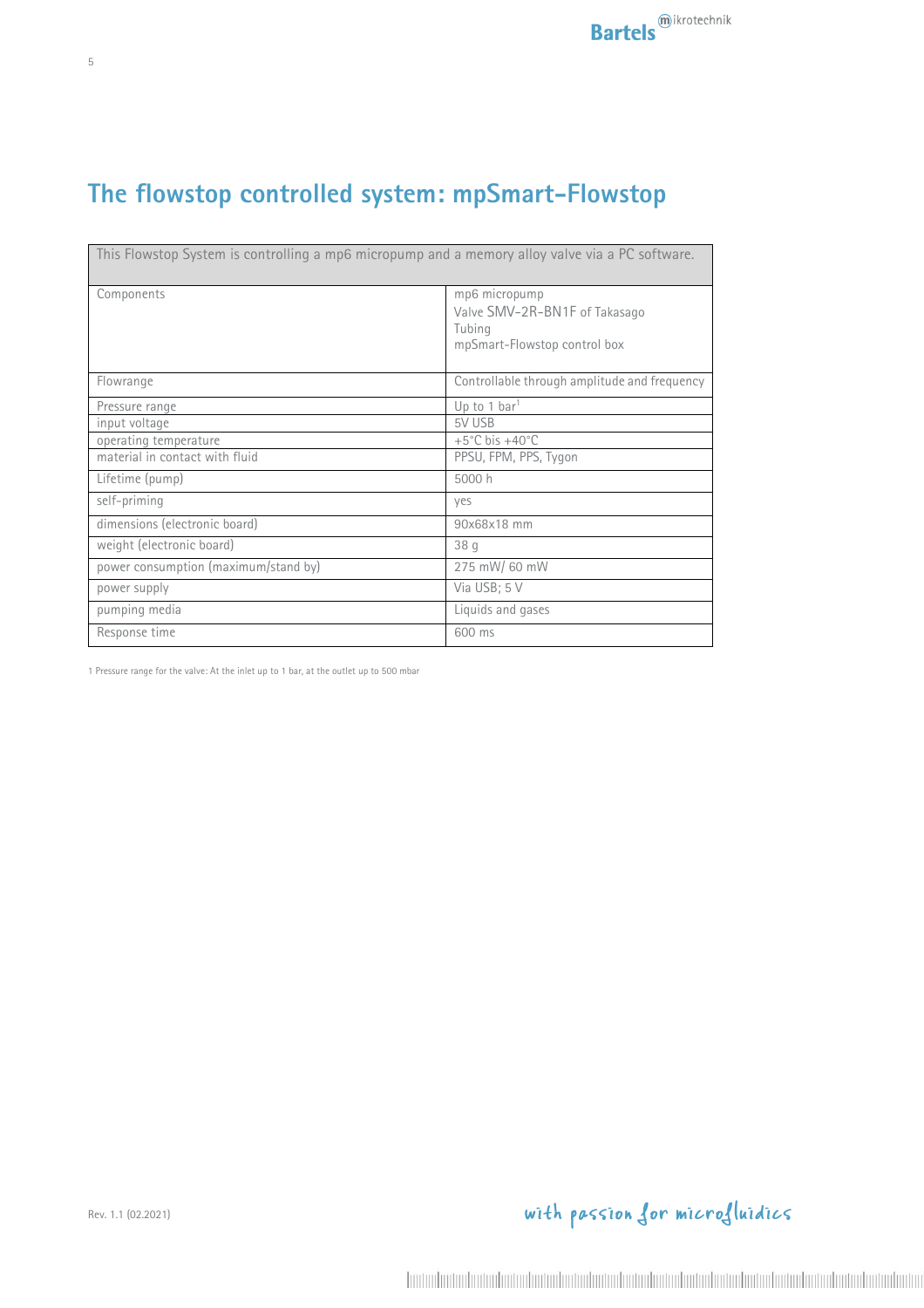## **Getting started with mpSmart-Flowstop**

The mpSmart-Flowstop includes 2 main components:

A mp6 micropump and a valve SMV of the company Takasago.

For the fluid channel, connect them as shown in the following figure. Use tubes with an inner diameter of 1.3 mm for mp6 micropump inputs and outputs and for the valve. The valve requires one tube on each side. When the valve is open and allows air or water to pass through, the LED lights up. In the figure the green lines represent the fluid channel. The arrows mark the flow direction.



For the wiring, use the included cable to connect the mp6 micropump and valve to the Driver PCB and the USB cable to connect the Arduino on the Driver PCB with your PC.

### **Software**

For the use of the mpSmart-Flowstop, the necessary application needs to be downloaded from the download section on our website: www.bartels-mikrotechnik.de

Executing the mpSmart-Flowstop App opens the following window.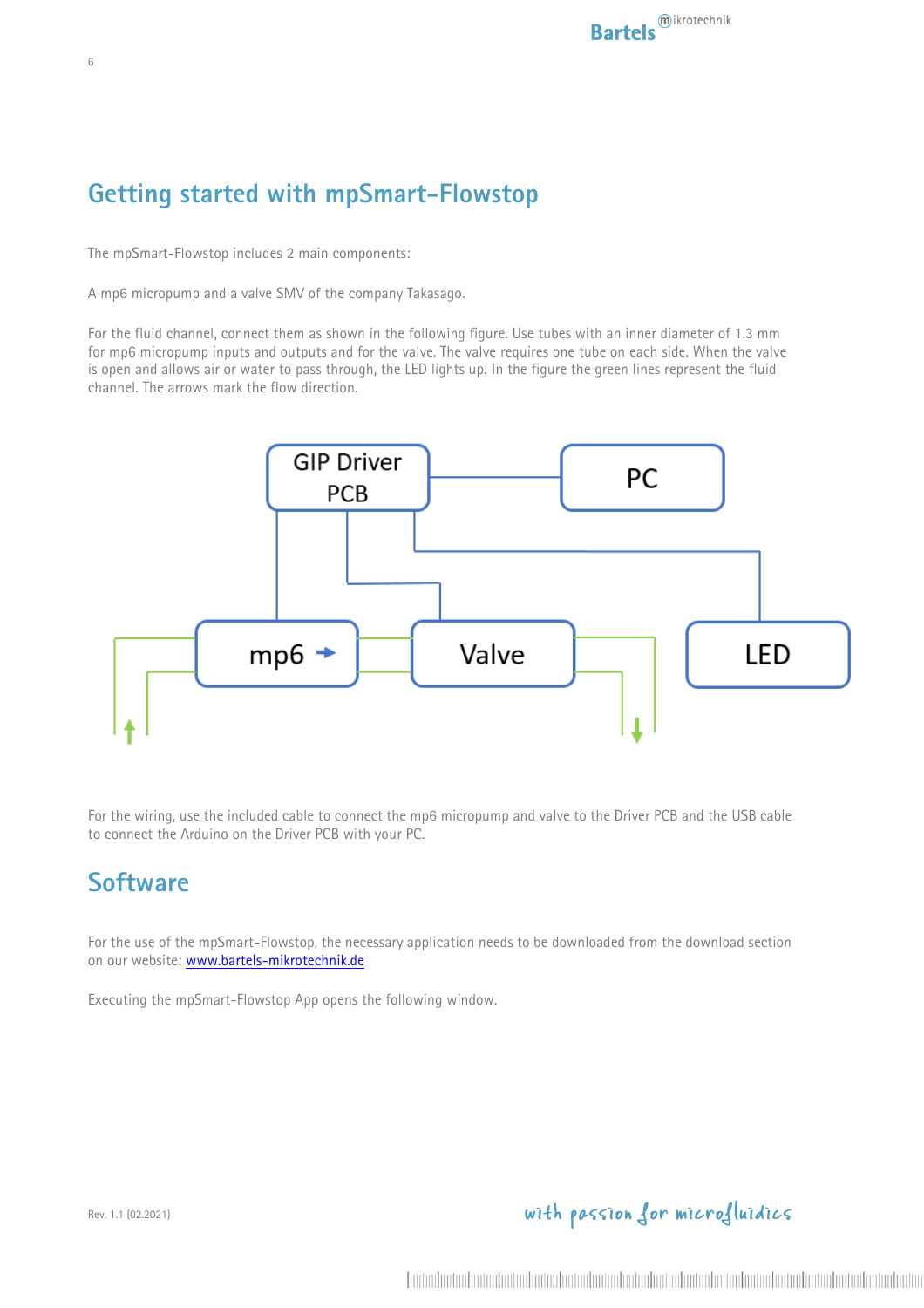| (III) mpSMART Flowstop - Bartels Mikrotechnik G |                          |     |                      |                   |
|-------------------------------------------------|--------------------------|-----|----------------------|-------------------|
| COM-Port<br>COM4                                | Valve<br>closed (C) open |     |                      | Timer mode $\Box$ |
| Frequency<br>Pump                               |                          | 100 |                      |                   |
| Amplitude                                       |                          | 250 | $\frac{1}{\sqrt{2}}$ | off               |

Here you can regulate the pump parameters (frequency and amplitude) by using the sliders and you are able to switch the pump on and off. In addition you are able to open and close the valve manually.

Another option is the Timer mode.

| (III) mpSMART Flowstop - Bartels Mikrotechnik GmbH                                                  |                                                                                              | $\overline{\phantom{a}}$  | $\times$                          |
|-----------------------------------------------------------------------------------------------------|----------------------------------------------------------------------------------------------|---------------------------|-----------------------------------|
| COM-Port<br>Valve<br>COM4<br>$\bullet$<br>$\overline{\phantom{a}}$<br>closed $\bullet$ $\circ$ open | Timer mode $\overline{\mathbf{v}}$                                                           |                           |                                   |
| Frequency<br>100<br>$\frac{1}{2}$                                                                   | $\div$                                                                                       |                           |                                   |
| Pump<br>Amplitude<br>250                                                                            | On time<br>Off time<br>Off first<br>÷<br>$\div$<br>÷<br>off<br> 00:02:00 <br> 00:02:00 <br>R | <b>Status</b><br>Inactive | Timer<br>$\overline{\phantom{m}}$ |

Ticking the Timer mode box expands the window and you are able to set a timing mode for the micropump.

All values are approximate and no guarantee of specific technical properties.

Changes in the course of technical progress are possible without notice.